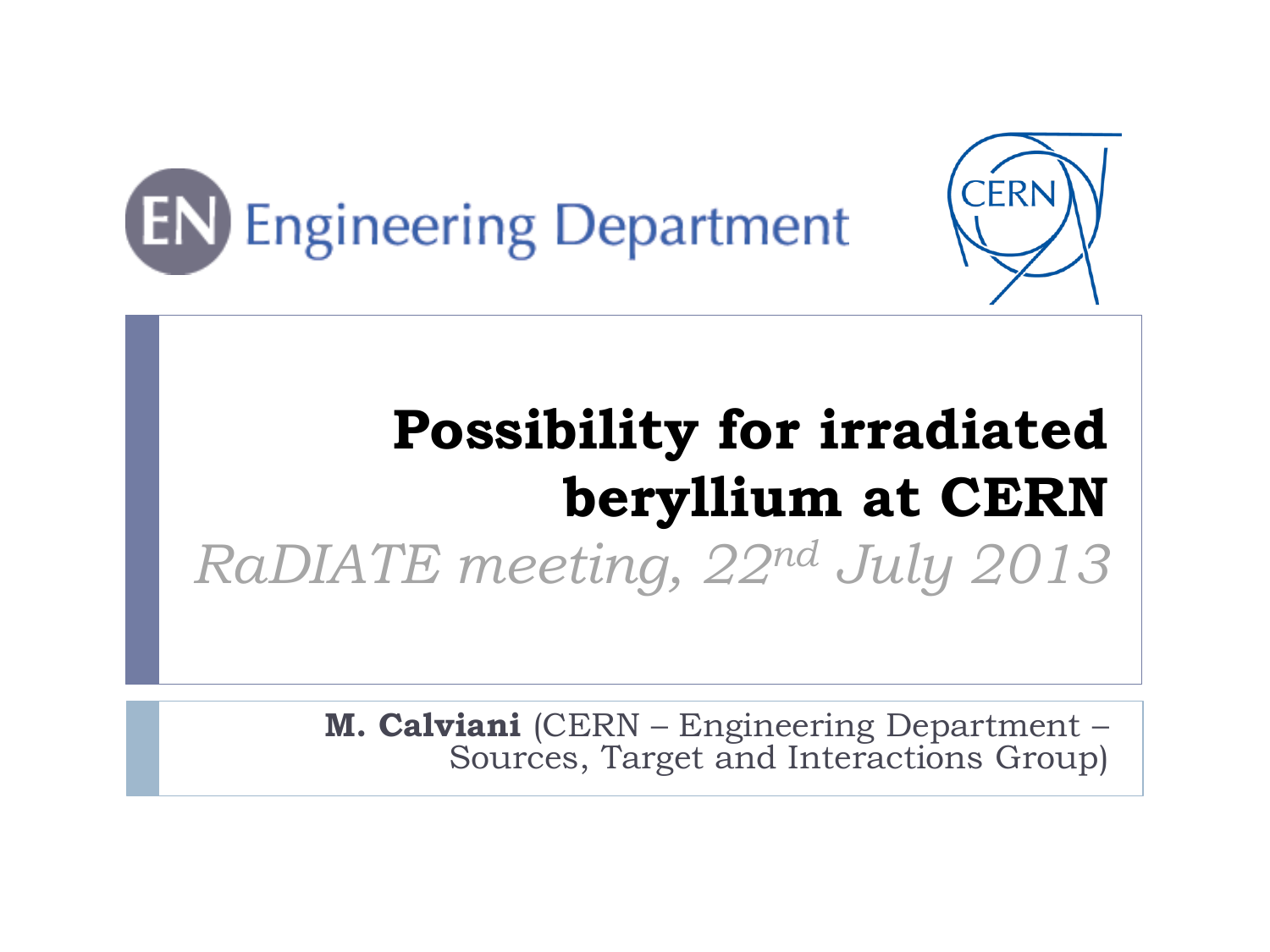

## **Irradiated beryllium at CERN**

- ▶ Two possibilities exists at CERN to obtain irradiated beryllium for testing:
	- beam windows, and in particular the last window of the CNGS primary beam line
		- $\rightarrow$  400 GeV/c p beam, pulse length 10.5 µs (2x 50 ms), rep. rate 6 sec. (*fast extraction*)
	- ▶ SPS primary targets, used for secondary beam production for test beams and experiments (e.g. NA61, COMPASS, etc.)
		- ▶ 400 GeV/c p/ion beam, pulse length 4.8-9.6 s, rep. rate 14.4-39.6 s (*slow extraction*)

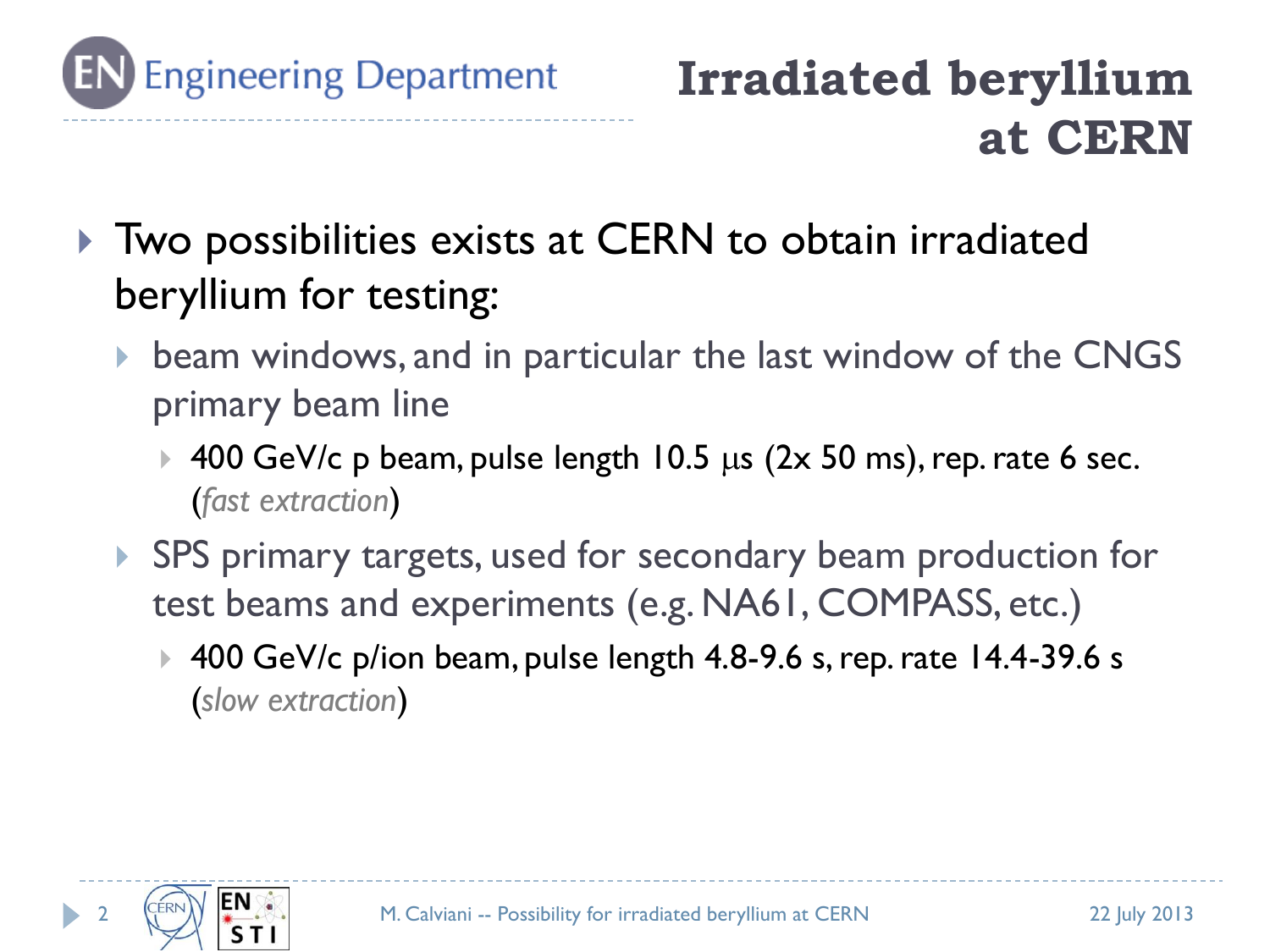

#### **CNGS Be windows**

- ▶ 250 µm, 70 mm  $\emptyset$  on 114 mm flange PF-60 diffusion bonded
- Downstream end of the proton beam-line, just in front of the CNGS target shielding assembly
	- March 2011 before start-up (after **1.434\*10<sup>20</sup> POT**)
	- April 2012 after ~2 weeks of beam (after **4.9\*10<sup>19</sup> POT**)
- ▶ 400 GeV/c beam spot at flange  $\sim$ 0.5 mm  $\sigma$





3

M. Calviani -- Possibility for irradiated beryllium at CERN 22 July 2013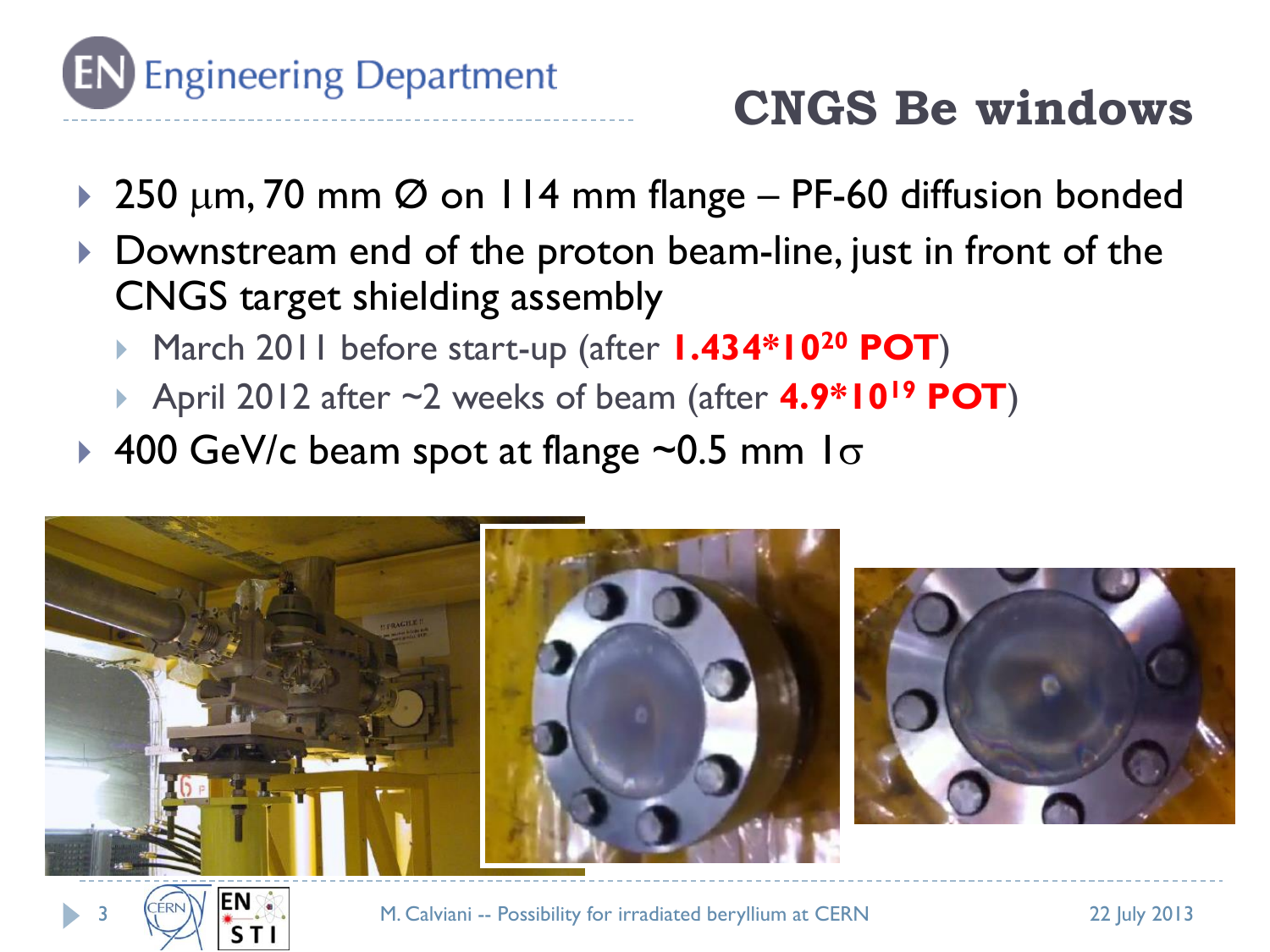

## **CNGS Be windows**

- At that time the vacuum group declared them as radioactive waste  $($ >300 µSv/h = 30 mrem/h)
- $\triangleright$  Most of the residual dose comes from the inox flange and not from the Be itself
- The DPA range is in the order of **~1 DPA** in the central part
- $\triangleright$  The windows are presently in the temporary waste storage at CERN
	- Recuperation will be tempted at the beginning of 2014
	- **I** Unfortunately RP service does not insure the integrity of the windows as they have been declared as waste
- If cut or decoupling possible, shipping should not be a problem MORE NEWS IN ~10 MONTHS

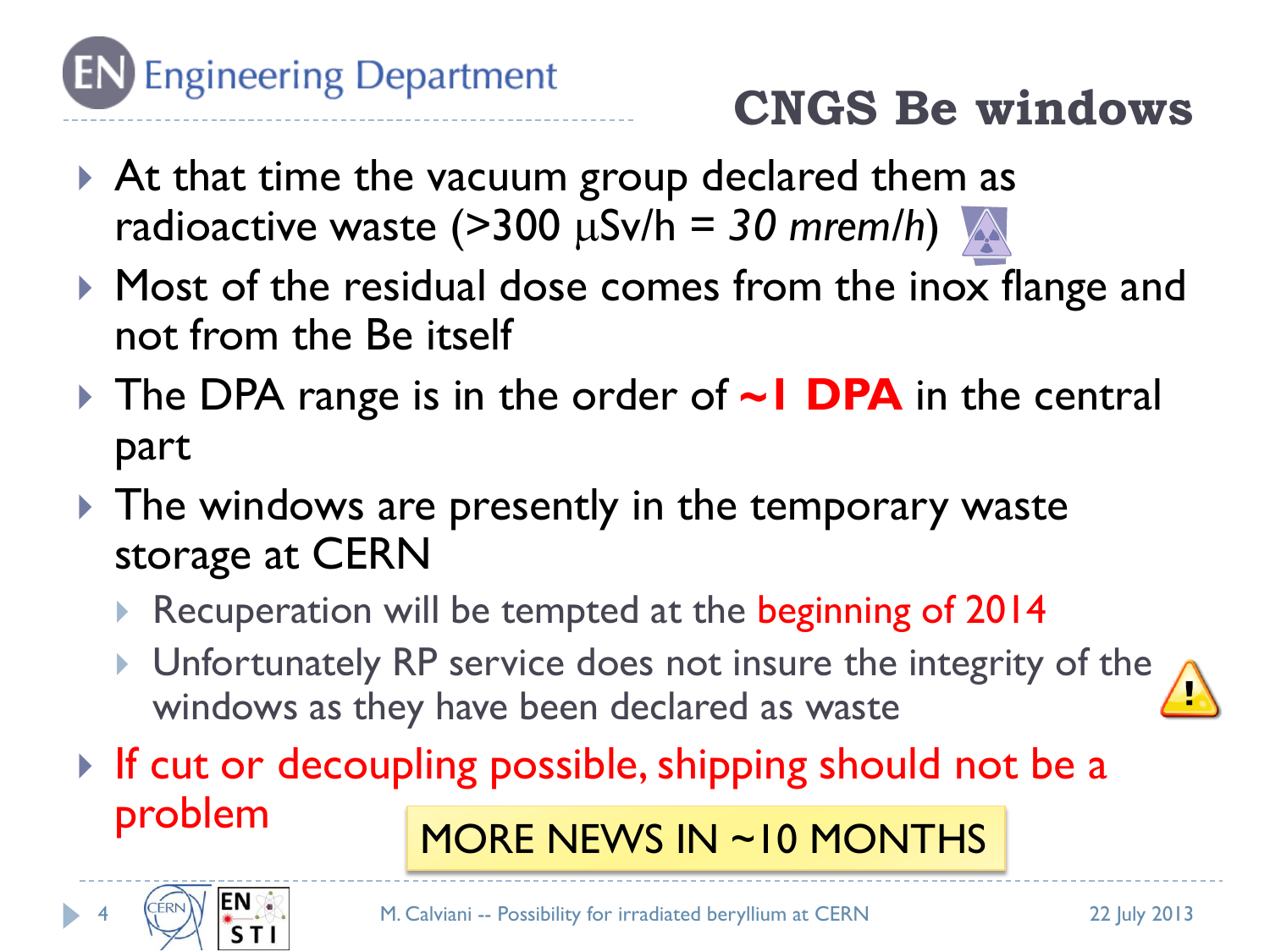

### **CERN accelerator complex (2012)**



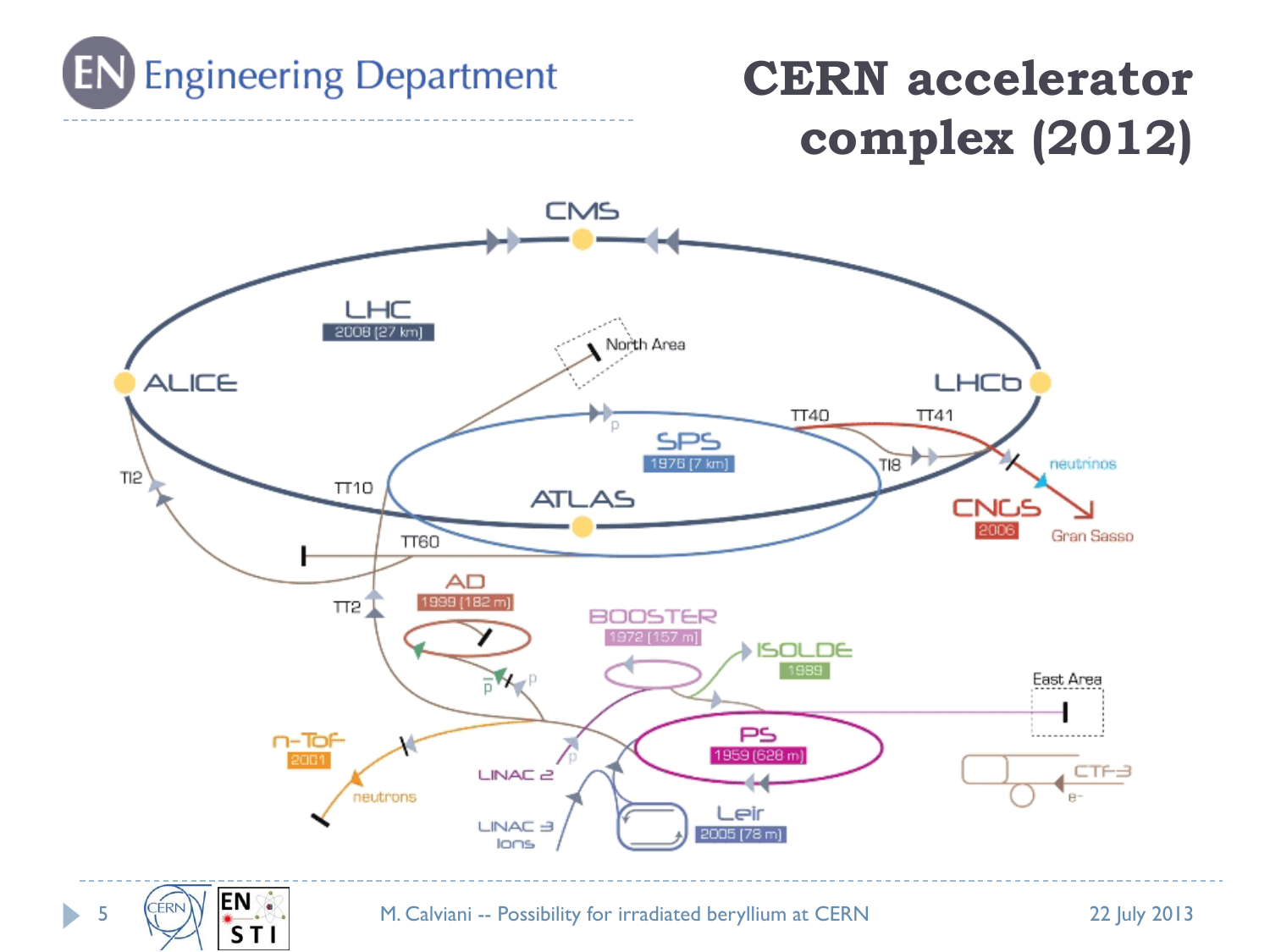

### **Secondary particle beams at CERN**

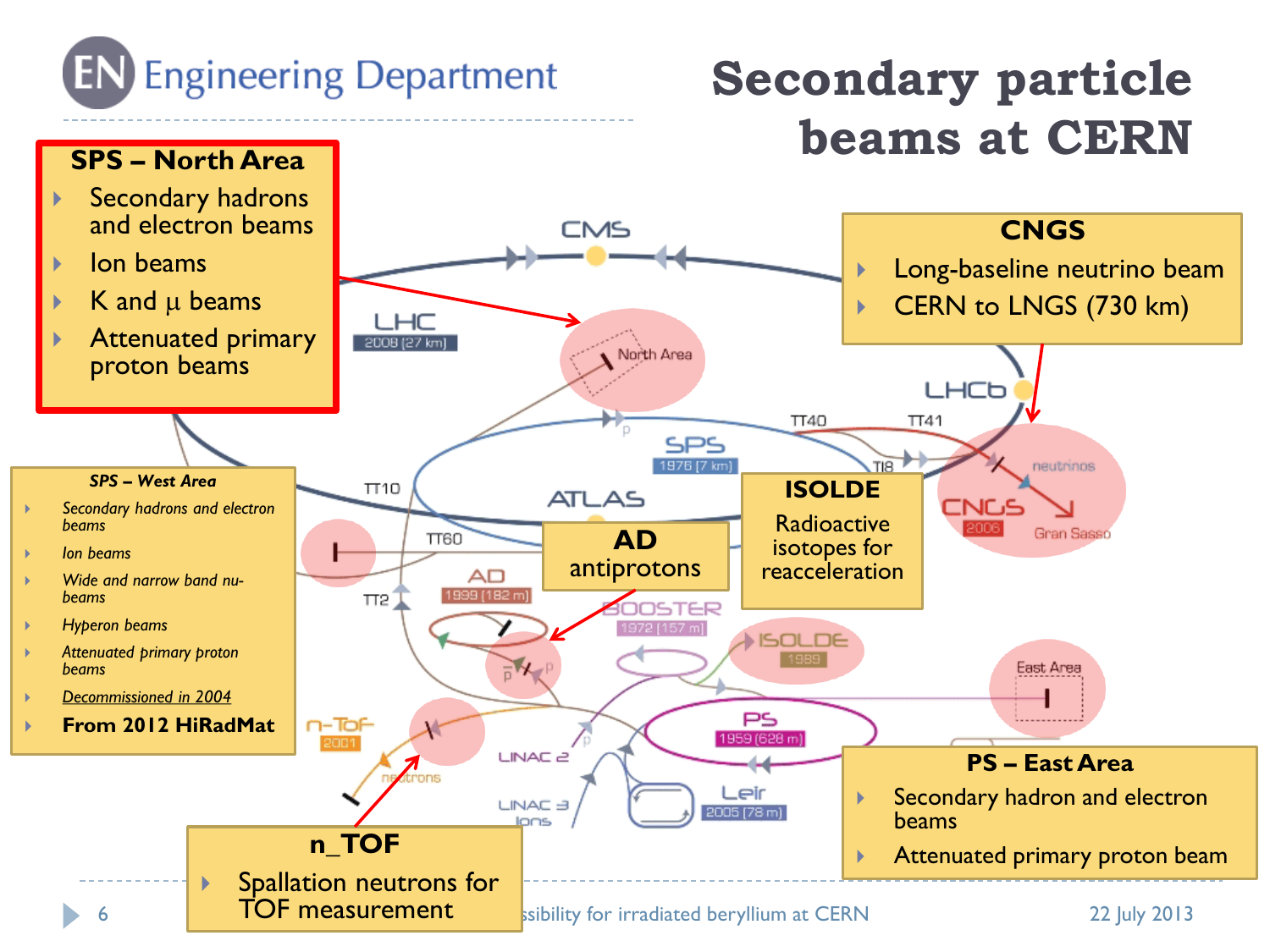

### **North Area primary targets**





**1 Mars 19 M.** Calviani -- Possibility for irradiated beryllium at CERN 22 July 2013<br>
STI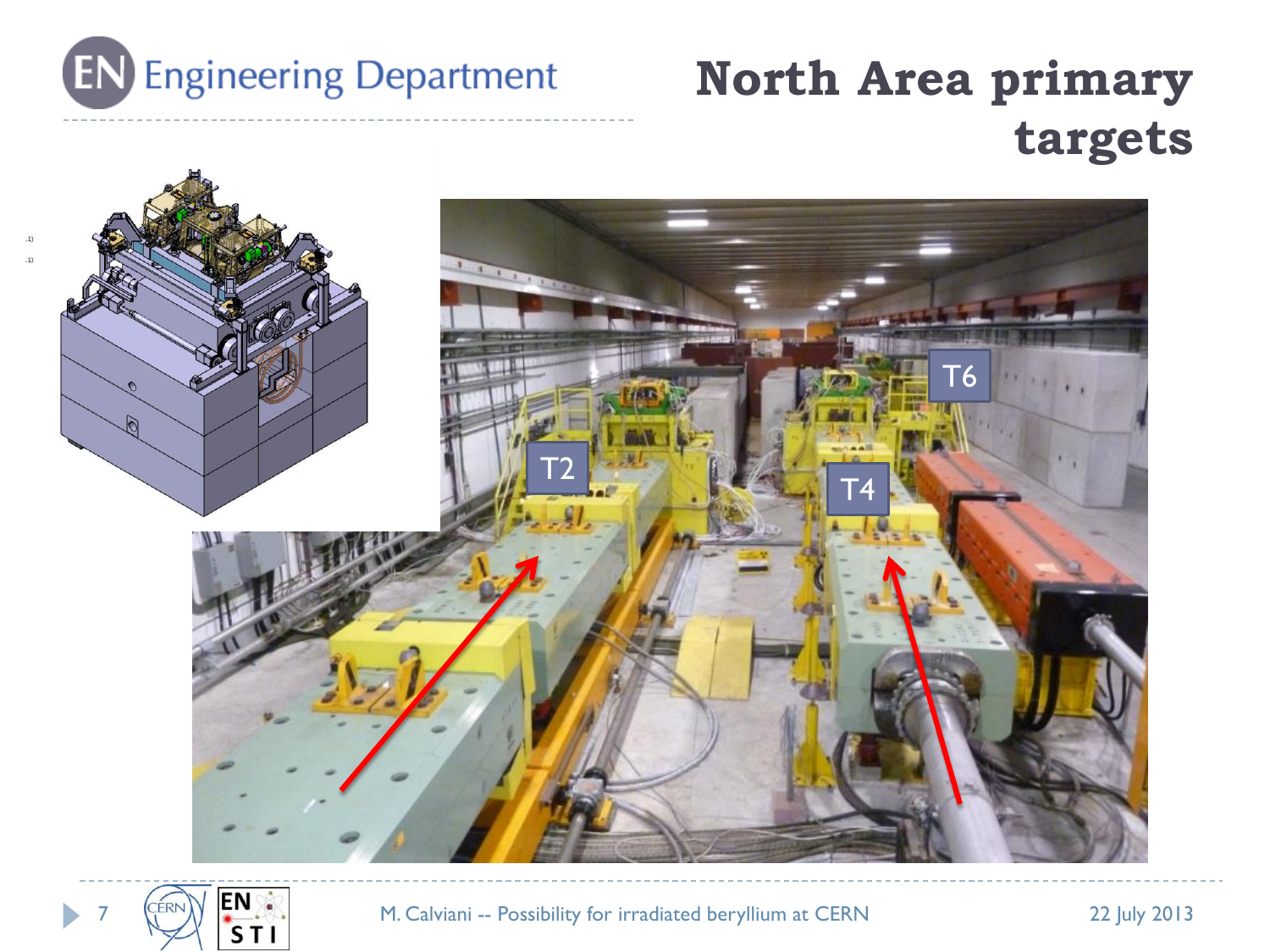

**Be targets**

- ▶ 4 beryllium primary targets, secondary particle beams for exp.
- 1.6 MJ/spill,  $\sim$ 300 kW over the spill,  $\sim$ 100 kW in the SC
- Will all be consolidated/rebuilt by the end of 2014
	- ▶ Be removed from target boxes during summer 2014





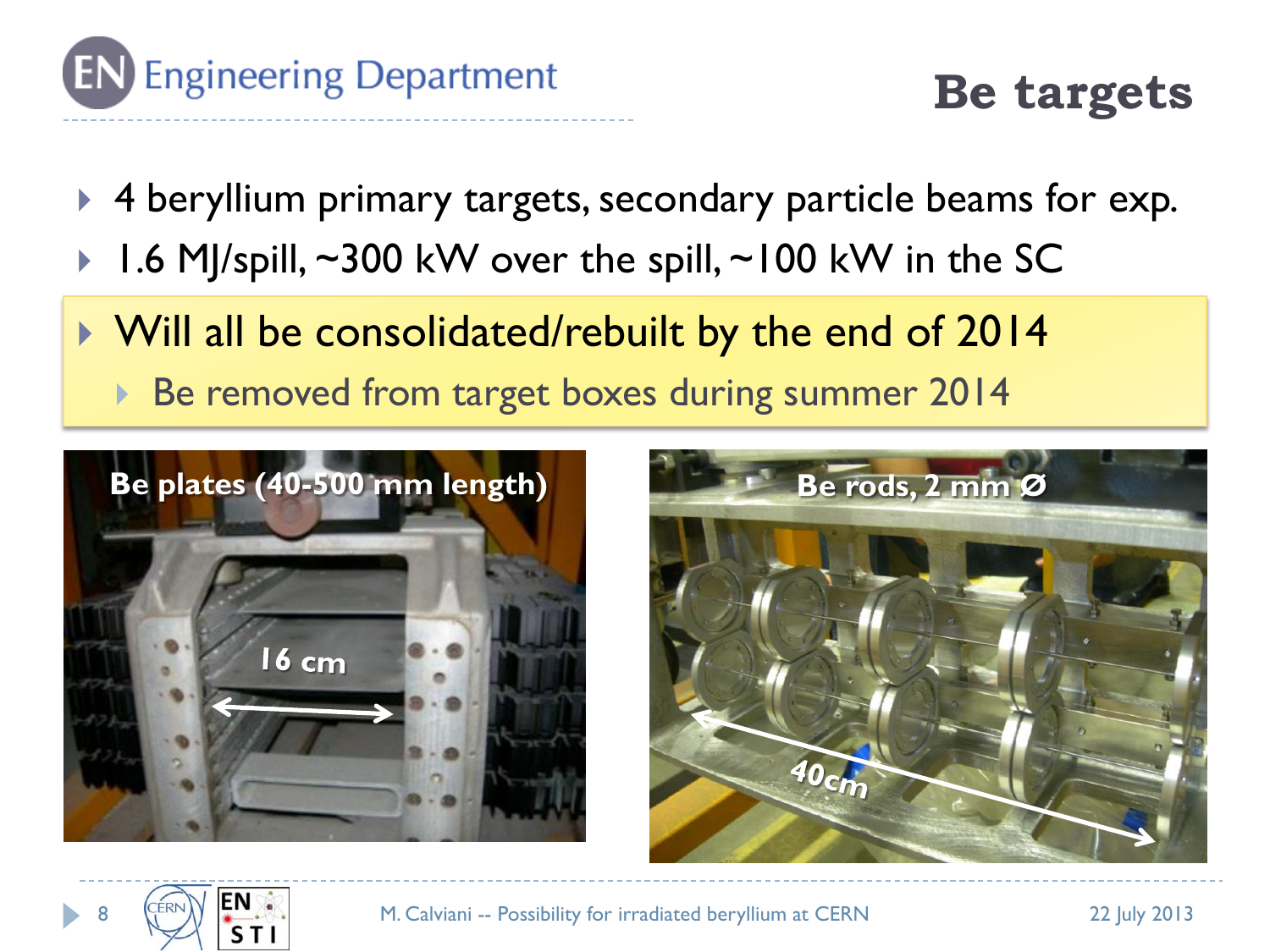

#### **T2/T4 schematics**



EN SR M. Calviani -- Possibility for irradiated beryllium at CERN 22 July 2013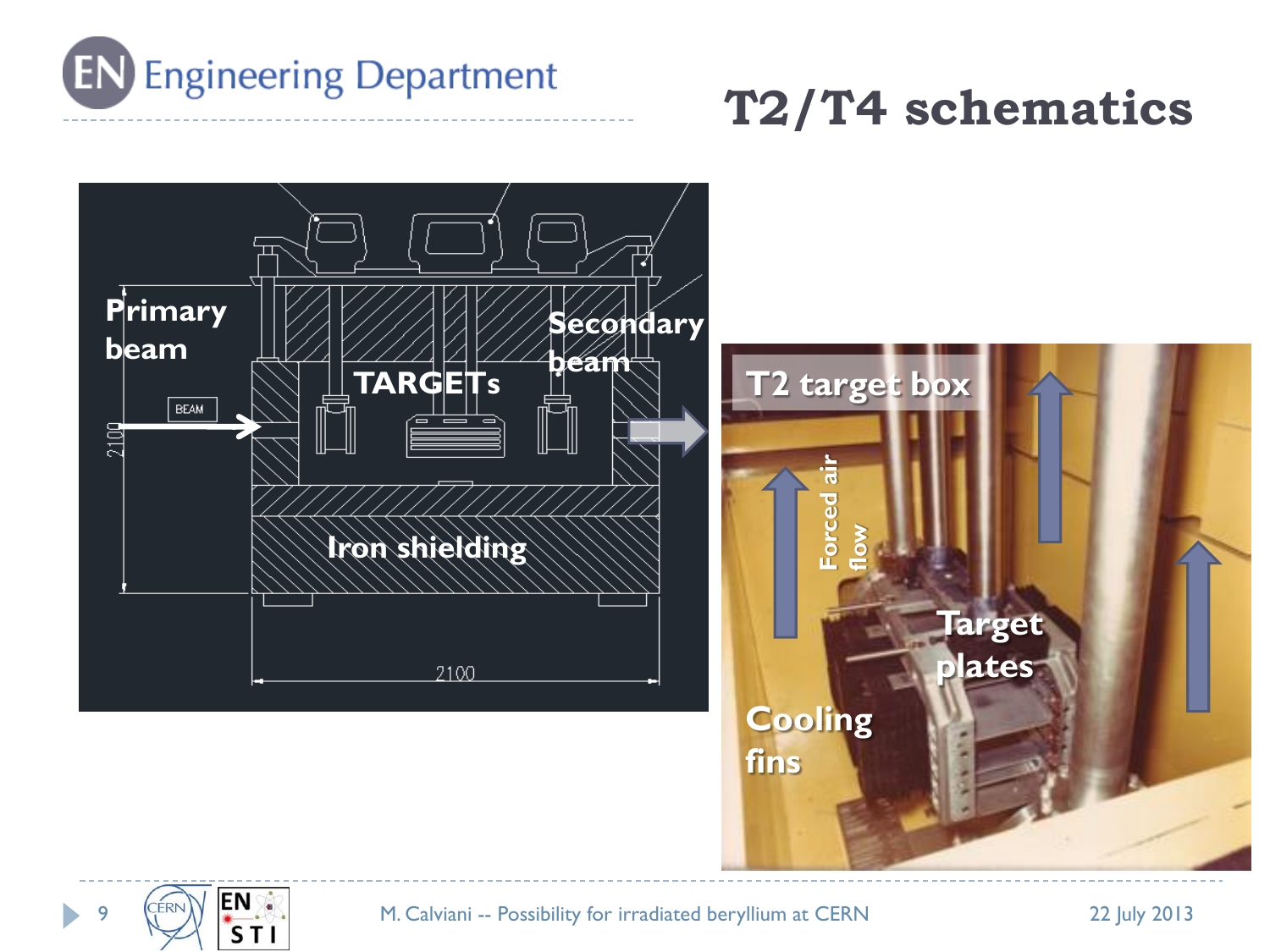

10

## **Intensity estimation**



- ▶ Difficult to estimate the exact POT on each of the Be heads (sharing between targets, "history", beam impact point)
- Estimates goes in the order of few  $10^{20}$  POT on the most exposed Be target
- Beam size ~0.5 mm  $1\sigma \rightarrow$  again ~few DPA max